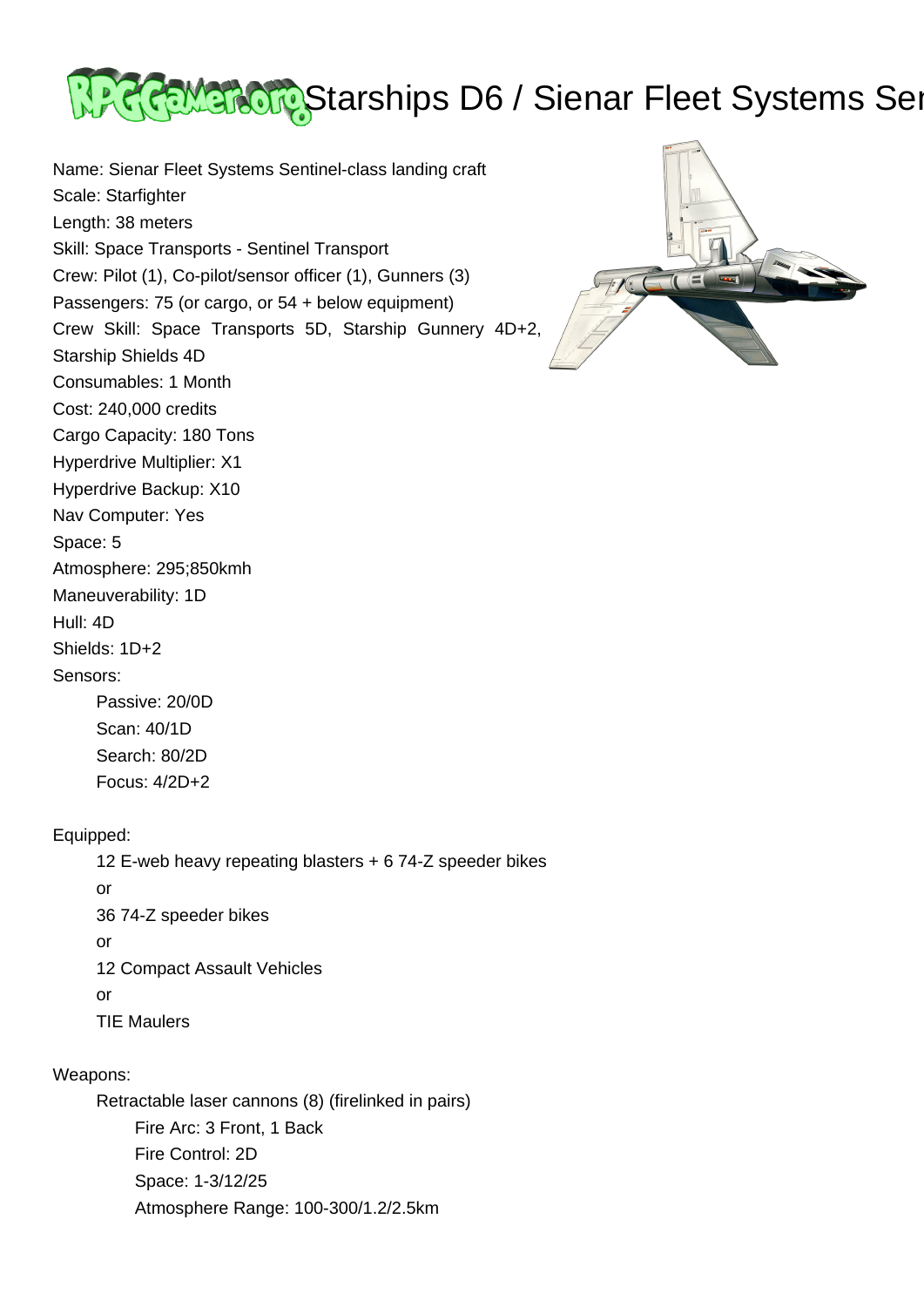Damage: 4D+1 Concussion missile launchers (2) (8 missiles each) Fire Arc: 1 Crew: Co-Pilot Fire Control: 1D Space: 1/3/7 Atmosphere Range: 50-100/300/700m Damage: 7D Retractable ion cannon turret (1) Fire Arc: Turret Crew: 1 Fire Control: 3D Space: 1-5/18/36 Atmosphere Range: 100-500/1.8/3.6km Damage: 4D (Ion) Retractable repeating blaster cannon turrets (2) Fire Arc: Turret Scale: Character Crew: 1 each Fire Control: 1D Space: 3-30/120/350 Atmosphere Range: 6-60/240/700m Damage: 6D

Description: A Sentinel-class landing craft, also known as a Sentinel-class shuttle or Imperial landing craft, was a large-scale troop transport utilized by the Galactic Empire.

Designed by Sienar Fleet Systems in the shape of its cousin, the Lambda-class T-4a shuttle, this larger, more spacious shuttle was primarily used to ferry a complement of 75 stormtroopers into battle $\hat{\mathsf{a}} \in \mathbb{S}$ 55 more troops than the Lambda-class. The ship featured three wings: one stationary center foil and two articulated flanking wings. The landing craft also had shielding strong enough to be able to withstand several hits from a Quasar Fire-class cruiser-carrier's turrets. They could also be modified with special containers carrying vehicles. The shuttle also had two spotlights at the front of the craft. The shuttle had several entry points including a front ramp, a rear ramp, and doors to the side. The interior of the ship had a main passenger section and a cockpit. In the passenger/cargo area, there were benches and harnesses on each side with a ladder to the side of the front ramp leading directly to a hatch for cockpit access. The cockpit section had four seats. The shuttle could also feature a refresher on the opposite side of the ladder.

A Sentinel-class shuttle was once used for transporting the Imperial cadets of the Academy for Young Imperials on the planet Lothal to a nighttime aquatic training mission.